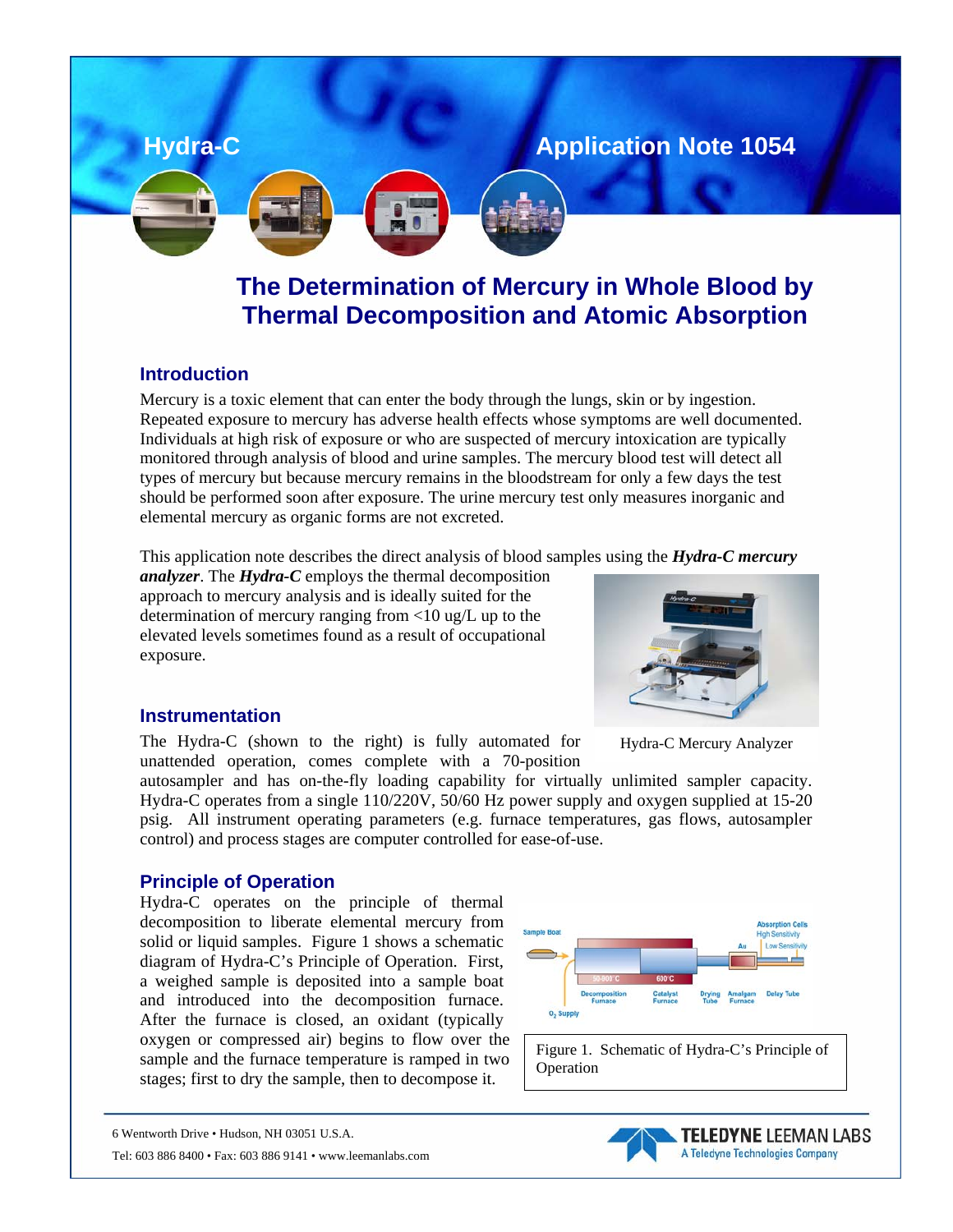

The analytical process typically involves combusting (thermal decomposition) the sample at high temperatures with oxygen; although, for some applications gentle heating of the sample in air is adequate to release the mercury. During the combustion step the evolved gases are carried through a heated catalyst to produce free mercury while removing halogens, nitrogen oxides, and sulfur oxides. The remaining combustion products including elemental mercury (Hg) are swept first through a dryer and then through a gold amalgamation trap where all elemental mercury is captured. Following the decomposition step, the amalgamation trap is heated and the free mercury is carried into an atomic absorption spectrometer. The mercury level is reported using a wide dynamic range detection system that operates from 0.005 ng (its detection limit) to its upper limit of 1000 ng. For applications requiring significantly higher detection capability an optional high range detection system is available which can be used to analyze samples containing up to 20,000 ng of Hg.

# **Experimental**

Table I shows the instrument parameters employed for whole blood. For this analysis nickel boats were used for all samples and standards.

| ~~~ ~~ ~ , ~                |                    |  |  |  |
|-----------------------------|--------------------|--|--|--|
| <b>Parameter</b>            | <b>Setting</b>     |  |  |  |
| Dry                         | 300°C for 45 sec.  |  |  |  |
| Decomposition               | 800°C for 150 sec. |  |  |  |
| Catalyst                    | $600^{\circ}$ C    |  |  |  |
| <b>Catalyst Wait Period</b> | $60 \text{ sec.}$  |  |  |  |
| Gold Trap                   | 700°C for 30 sec.  |  |  |  |
| Measurement                 | 90 sec.            |  |  |  |
| Oxygen Flow                 | 300 ml/min         |  |  |  |

#### **Table I: System Parameters**

# **Calibration**

Calibration was completed using aqueous standards prepared in 1.0% HNO<sub>3</sub>. Working standards were blank, 0.1, and 1.0 ppm. The calibration curves are displayed as microabsorbance vs. total mercury injected.



### **Low Concentration Range (0-50ng) High Concentration Range (50-500ng)**